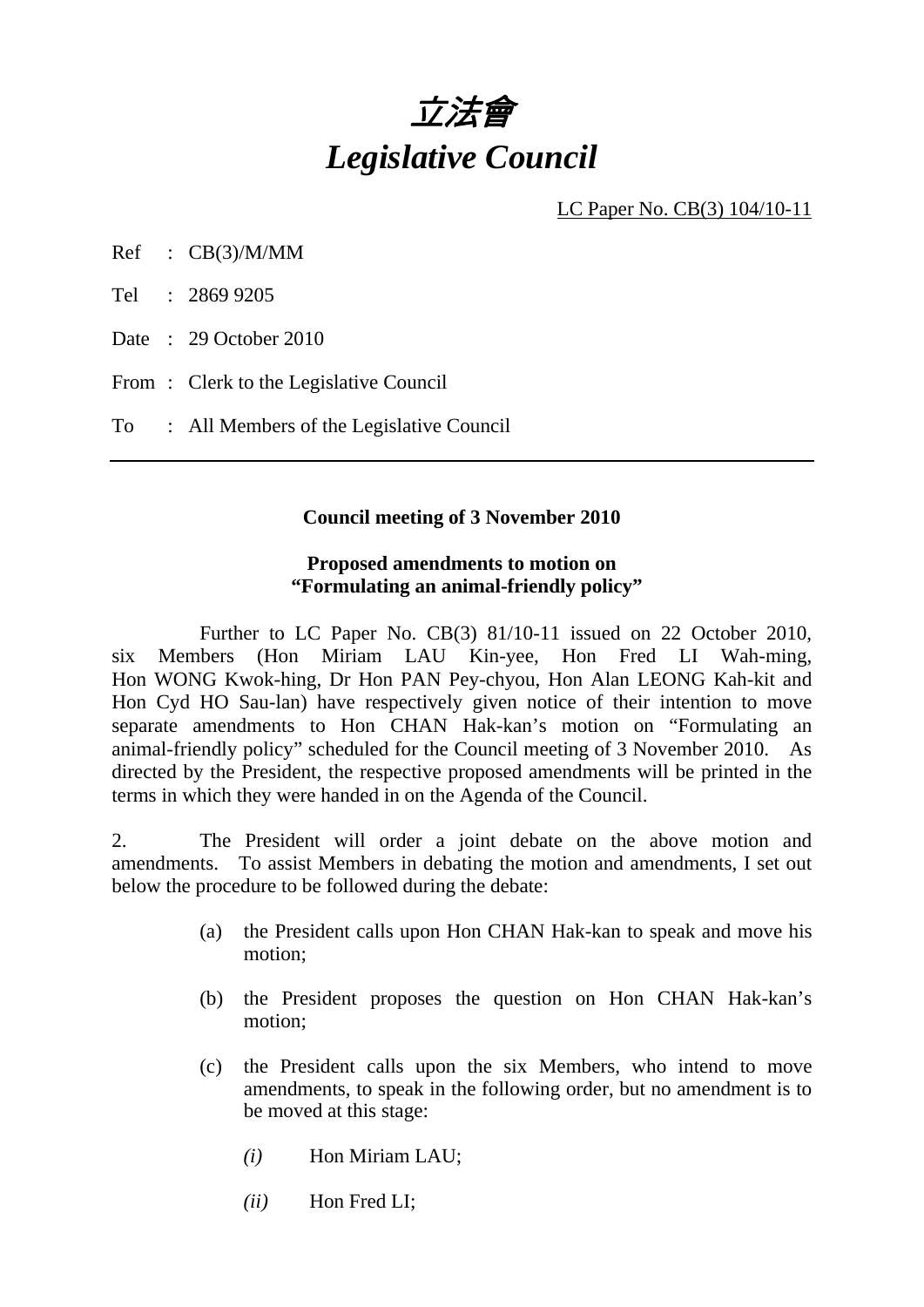- *(iii)* Hon WONG Kwok-hing;
- *(iv)* Dr Hon PAN Pey-chyou;
- *(v)* Hon Alan LEONG; and
- *(vi)* Hon Cyd HO;
- (d) the President calls upon the designated public officer(s) to speak;
- (e) the President invites other Members to speak;
- (f) the President gives leave to Hon CHAN Hak-kan to speak for the second time on the amendments;
- (g) the President calls upon the designated public officer(s) again to speak;
- (h) in accordance with Rule 34(5) of the Rules of Procedure, the President has decided that he will call upon the six Members to move their respective amendments in the order set out in paragraph (c) above. The President invites Hon Miriam LAU to move her amendment to the motion, and forthwith proposes and puts to vote the question on Hon Miriam LAU's amendment;
- (i) after Hon Miriam LAU's amendment has been voted upon, the President deals with the other five amendments; and
- (j) after all amendments have been dealt with, the President calls upon Hon CHAN Hak-kan to reply. Thereafter, the President puts to vote the question on Hon CHAN Hak-kan's motion, or his motion as amended, as the case may be.

3. For Members' ease of reference, the terms of the original motion and of the motion, if amended, are set out in the **Appendix**.

> ( Mrs Justina LAM ) for Clerk to the Legislative Council

Encl.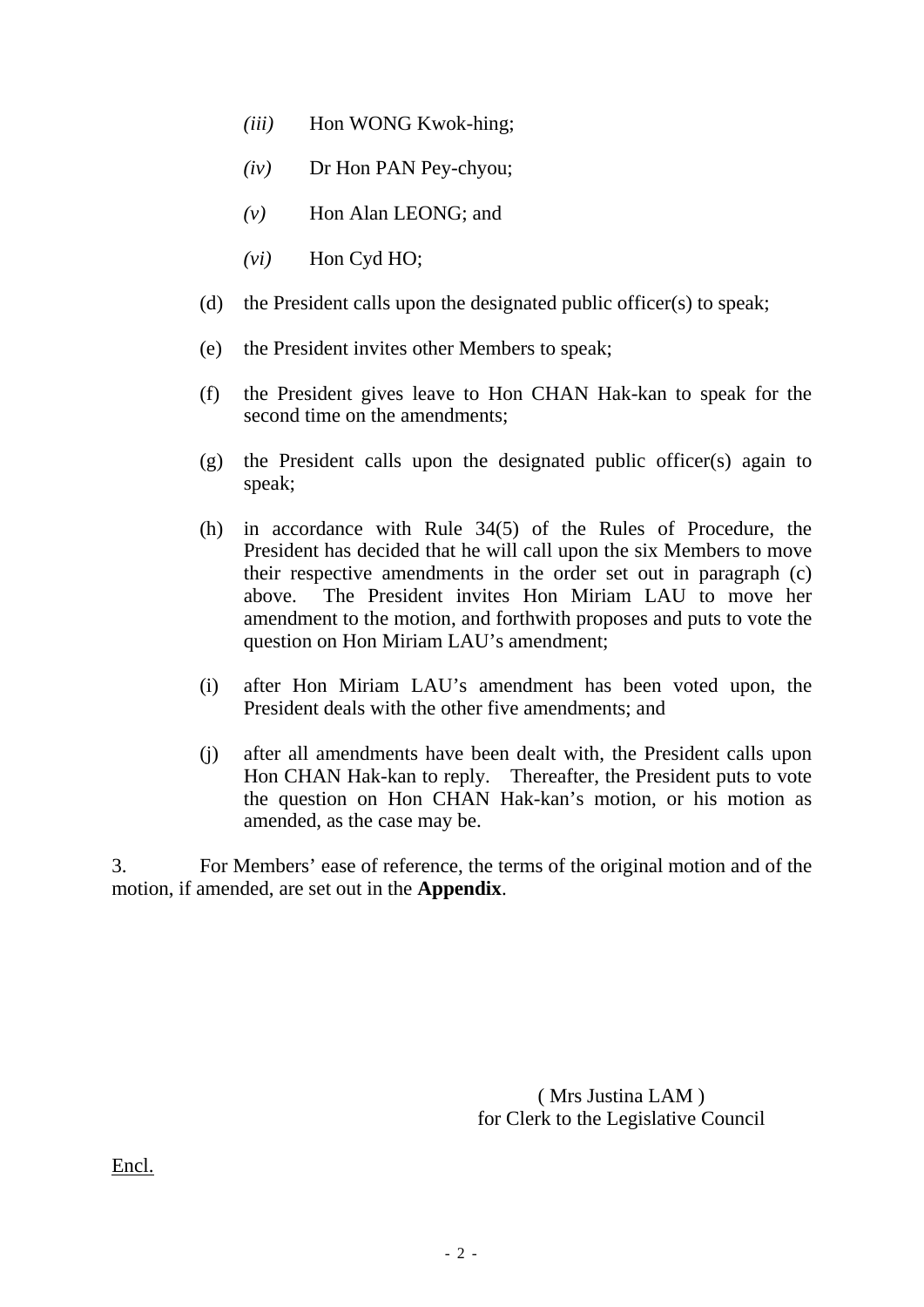# (Translation)

# **Motion debate on "Formulating an animal-friendly policy" to be held at the Legislative Council meeting of Wednesday, 3 November 2010**

### **1. Hon CHAN Hak-kan's original motion**

That the keeping of pets among Hong Kong people has become increasingly common, and there is also a growing concern about the rights of animals; however, the animal welfare policy in Hong Kong lags far behind the standards of other developed places in the world, and cases of animal cruelty keep occurring; tens of thousands of animals are euthanized every year, and there is still insufficient activity space for the integration of human beings and animals within the communities; in this connection, this Council urges the Government to formulate an 'animal-friendly policy' to ensure that the rights of animals can be safeguarded; the relevant policy measures should include:

- (a) by making reference to the present animal protection legislation in developed places, to review and amend the existing Prevention of Cruelty to Animals Ordinance for the purpose of catching up with international standards, and to classify the intentional abandonment of animals as animal cruelty, as well as to explore the provision of compulsory psychological counselling and courses on animal protection to convicted persons;
- (b) to establish 'animal police' teams specially tasked to investigate cases of animal cruelty and abandonment, enhance the training of frontline enforcement officers on handling cases of animal cruelty and their awareness of such cases, and set up a 'dedicated hotline for reporting animal cruelty', with a view to curbing the situation of animal cruelty and abandonment from becoming prevalent;
- (c) to request the Department of Justice to pay close attention to the sentencing for cases of animal cruelty, and where sentencing for the cases concerned cannot fully reflect their seriousness, to seek sentencing guidelines by applying for reviews of sentences to the relevant courts, so as to truly reflect the social concern about offences of animal cruelty;
- (d) to improve the existing management mechanism for the sale and registration of animals, including reviewing the licensing and regulatory mechanism for the sale and breeding of pets and stepping up the monitoring of the sources of animals, so as to combat problems such as unlicensed animal breeding and illicit animal import;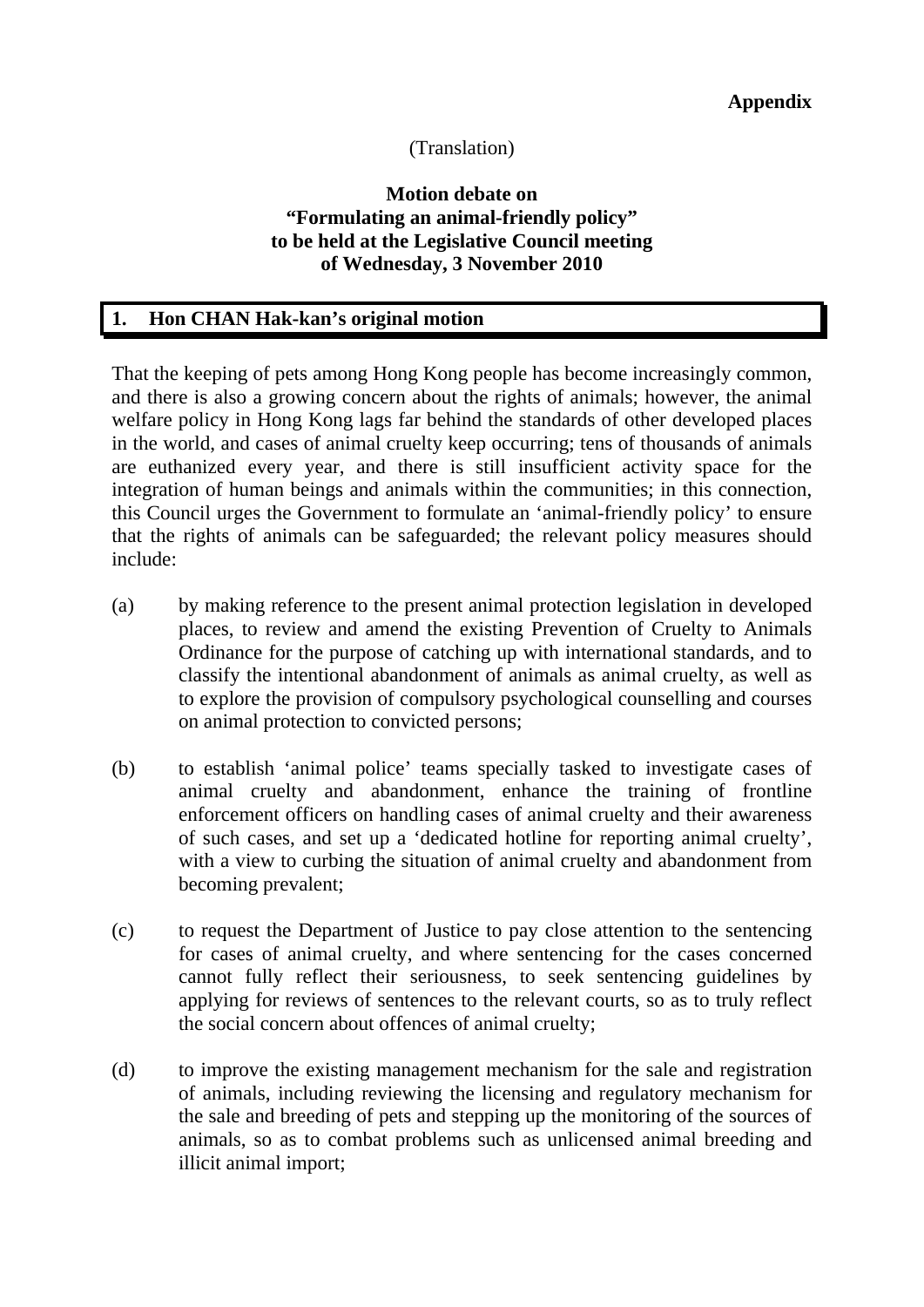- (e) to improve the hygiene conditions in the animal management centres under the Agriculture, Fisheries and Conservation Department and enhance the transparency of stray animal management by allowing Members and animal rights organizations to conduct regular inspections, increase the number of qualified animal adoption organizations and expand the scope of animals for adoption to reptiles and amphibians, so as to facilitate the adoption of animals by a greater number of people and organizations;
- (f) to co-operate with District Councils and animal rights organizations to fully implement the 'Trap-Neuter-Return' programme, and use humane means to deal with the problem of stray cats and dogs;
- (g) to provide subsidy to the public for neutering their pets, and train more veterinary health care personnel to meet the social demand for the services concerned;
- (h) to introduce appropriate measures, including identifying sites for constructing more parks for pets, and exploring the opening of various recreational venues such as parks and beaches partially or at specific time slots, so that members of the public can bring in their pets;
- (i) to actively identify suitable locations for the provision of public toilets for dogs, increase the number of dog excreta collection bins on street side and step up the frequency of cleaning and washing, with a view to improving environmental hygiene;
- (j) to explore the regulation of hospice service for animals through licensing;
- (k) to step up publicity and education for the public on animal care and responsible pet ownership, and set up an 'animal protection fund', so that organizations can make applications for organizing more animal welfare activities; and
- (l) to enhance people's understanding of endangered animals and relevant regulatory systems, and require that animal traders must provide appropriate labels for identifying endangered species, as well as to provide buyers with points to note on keeping endangered species, with a view to strengthening the management of endangered animals.

# **2. Motion as amended by Hon Miriam LAU Kin-yee**

That*, given that* the keeping of pets among Hong Kong people has become increasingly common, and there is also a growing concern about the rights of animals; however, the animal welfare policy in Hong Kong lags far behind the standards of other developed places in the world, and cases of animal cruelty keep occurring; tens of thousands of animals are euthanized every year, and there is still insufficient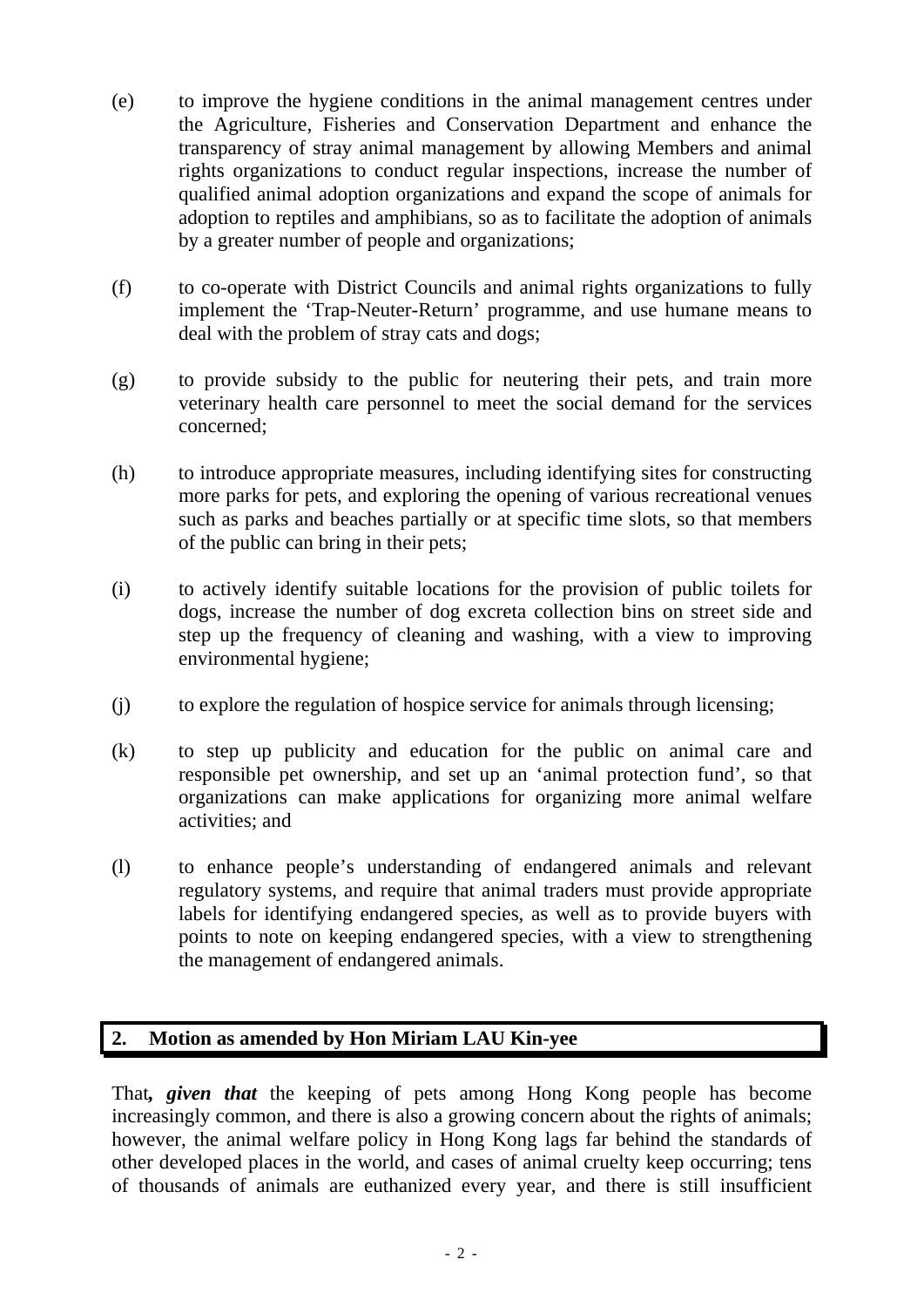activity space for the integration of human beings and animals within the communities; in this connection, this Council urges the Government to formulate an 'animal-friendly policy' to ensure that the rights of animals can be safeguarded; the relevant policy measures should include:

- (a) by making reference to the present animal protection legislation in developed places, to review and amend the existing Prevention of Cruelty to Animals Ordinance for the purpose of catching up with international standards, and to classify the intentional abandonment of animals as animal cruelty, as well as to explore the provision of compulsory psychological counselling and courses on animal protection to convicted persons;
- (b) to establish 'animal police' teams specially tasked to investigate cases of animal cruelty and abandonment, enhance the training of frontline enforcement officers on handling cases of animal cruelty and their awareness of such cases, and set up a 'dedicated hotline for reporting animal cruelty', with a view to curbing the situation of animal cruelty and abandonment from becoming prevalent;
- (c) to request the Department of Justice to pay close attention to the sentencing for cases of animal cruelty, and where sentencing for the cases concerned cannot fully reflect their seriousness, to seek sentencing guidelines by applying for reviews of sentences to the relevant courts, so as to truly reflect the social concern about offences of animal cruelty;
- (d) to improve the existing management mechanism for the sale and registration of animals, including reviewing the licensing and regulatory mechanism for the sale and breeding of pets and stepping up the monitoring of the sources of animals, so as to combat problems such as unlicensed animal breeding*, online sale* and illicit animal import;
- (e) to improve the hygiene conditions in the animal management centres under the Agriculture, Fisheries and Conservation Department and enhance the transparency of stray animal management by allowing Members and animal rights organizations to conduct regular inspections, increase the number of qualified animal adoption organizations and expand the scope of animals for adoption to reptiles and amphibians, so as to facilitate the adoption of animals by a greater number of people and organizations;
- (f) to co-operate with District Councils and animal rights organizations to fully implement the 'Trap-Neuter-Return' programme*, employ animal capture devices that inflict the least injury*, and use humane means to deal with the problem of stray cats and dogs;
- (g) to provide subsidy to the public for neutering their pets, and train more veterinary health care personnel to meet the social demand for the services concerned;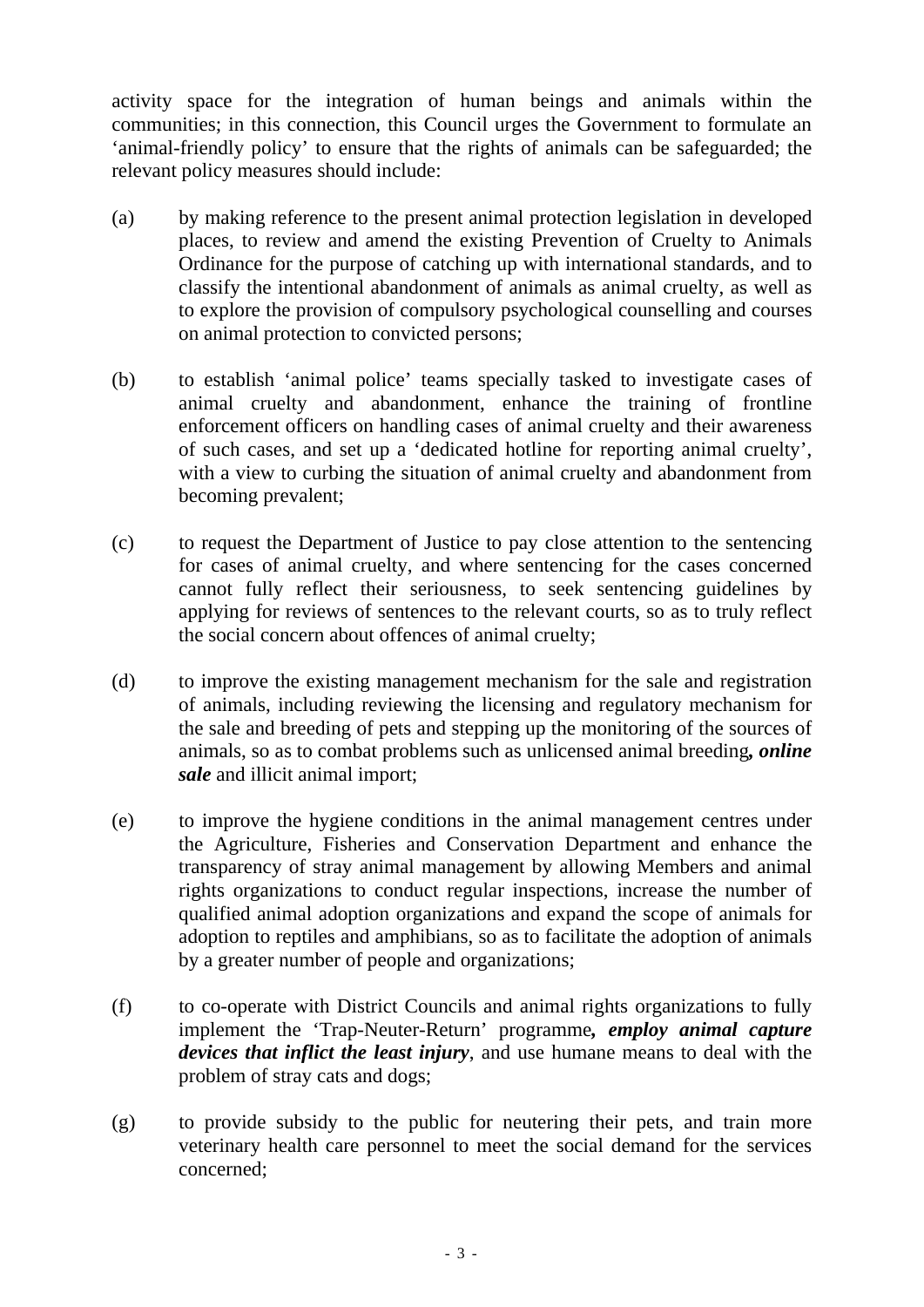- (h) to introduce appropriate measures, including identifying sites *in all districts in Hong Kong* for constructing more parks for pets, and exploring the opening of various recreational venues such as parks and beaches partially or at specific time slots, so that members of the public can bring in their pets;
- (i) to actively identify suitable locations for the provision of public toilets for dogs, increase the number of dog excreta collection bins on street side and step up the frequency of cleaning and washing, with a view to improving environmental hygiene; *at the same time, to step up inspection and prosecution against owners who indiscriminately allow their animals to excrete anywhere;*
- (j) to explore the regulation of hospice service for animals through licensing;
- (k) to step up publicity and education for the public on animal care and responsible pet ownership, and set up an 'animal protection fund', so that organizations can make applications for organizing more animal welfare *and adoption* activities; and
- (l) to enhance people's understanding of endangered animals and relevant regulatory systems, and require that animal traders must provide appropriate labels for identifying endangered species, as well as to provide buyers with points to note on keeping endangered species, with a view to strengthening the management of endangered animals*;*
- *(m) to examine the extension of the microchipping and licensing schemes to cats, so as to help owners reclaim their missing cats, prevent the abandonment of cats by irresponsible owners and institute prosecutions against them;*
- *(n) to examine the establishment of public animal hospitals or clinics to provide pet owners with affordable animal treatment services; and*
- *(o) to examine the setting up of a mechanism for monitoring food products for pets and relevant labels, so as to safeguard the quality and safety of food products for pets*.
- Note: Hon Miriam LAU Kin-yee's amendment is marked in *bold and italic type* or with deletion line.

# **3. Motion as amended by Hon Fred LI Wah-ming**

That *mankind should co-exist peacefully with animals and nature, and* the keeping of pets among Hong Kong people has become increasingly common, and there is also a growing concern about the rights of animals; however, the animal welfare policy in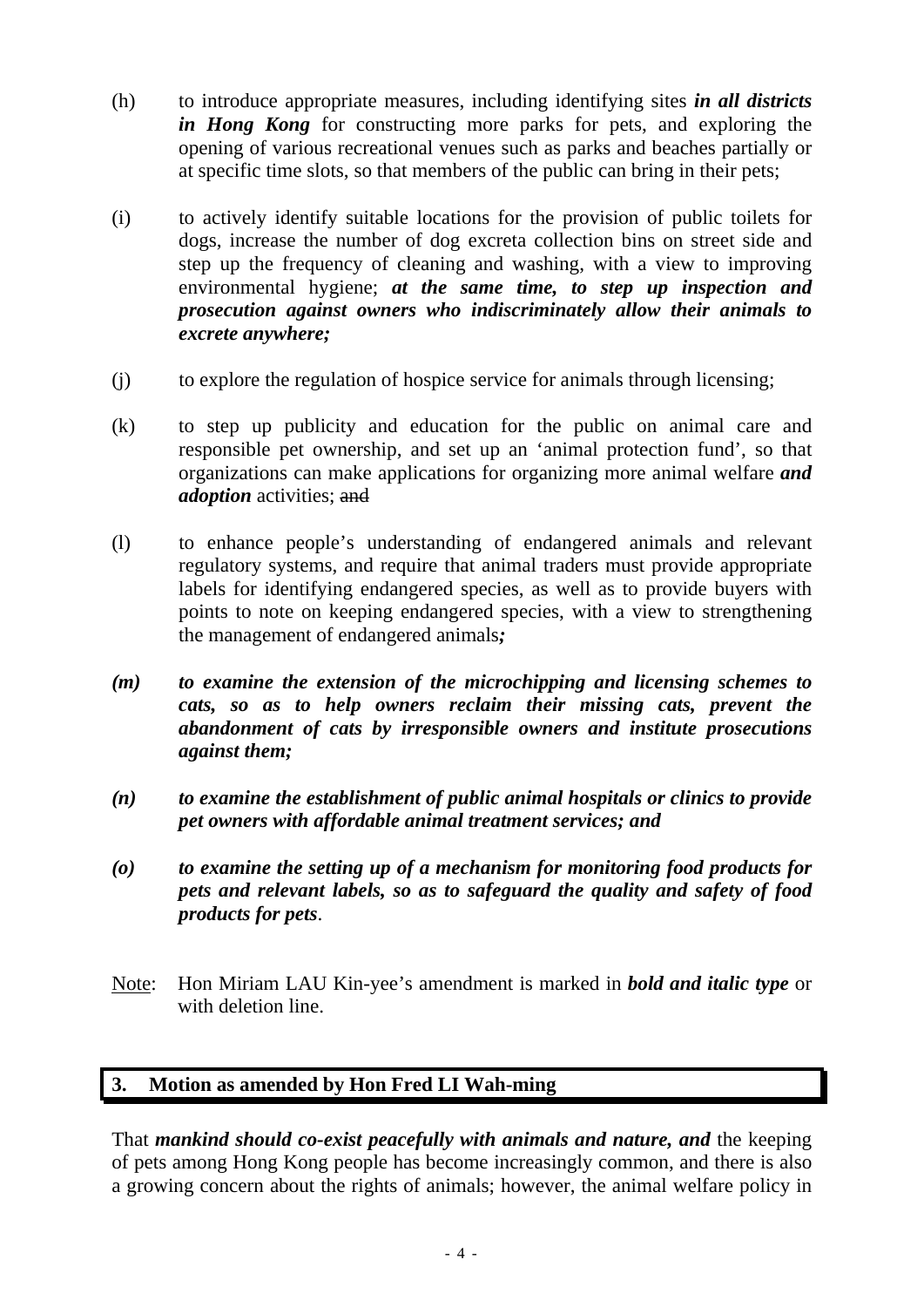Hong Kong lags far behind the standards of other developed places in the world, and cases of animal cruelty keep occurring; tens of thousands of animals are euthanized every year, and there is still insufficient activity space for the integration of human beings and animals within the communities; in this connection, this Council urges the Government to formulate an 'animal-friendly policy' to ensure that the rights of animals can be safeguarded; the relevant policy measures should include:

- (a) by making reference to the present animal protection legislation in developed places, to review and amend the existing Prevention of Cruelty to Animals Ordinance for the purpose of catching up with international standards, and to classify the intentional abandonment of animals as animal cruelty, as well as to explore the provision of compulsory psychological counselling and courses on animal protection to convicted persons;
- (b) to establish 'animal police' teams specially tasked to investigate cases of animal cruelty and abandonment, enhance the training of frontline enforcement officers on handling cases of animal cruelty and their awareness of such cases, and set up a 'dedicated hotline for reporting animal cruelty', with a view to curbing the situation of animal cruelty and abandonment from becoming prevalent;
- (c) to request the Department of Justice to pay close attention to the sentencing for cases of animal cruelty, and where sentencing for the cases concerned cannot fully reflect their seriousness, to seek sentencing guidelines by applying for reviews of sentences to the relevant courts, so as to truly reflect the social concern about offences of animal cruelty;
- (d) to improve the existing management mechanism for the sale and registration of animals, including reviewing the licensing and regulatory mechanism for the sale and breeding of pets*, establishing a licensing system for professional breeders to ensure that commercial breeders have adequate breeding knowledge and ethical standards,* and stepping up the monitoring of the sources of animals, so as to combat problems such as unlicensed animal breeding and illicit animal import;
- (e) to improve the hygiene conditions in the animal management centres under the Agriculture, Fisheries and Conservation Department and enhance the transparency of stray animal management by allowing Members and animal rights organizations to conduct regular inspections, increase the number of qualified animal adoption organizations*, permit eligible members of the public to directly adopt animals,* and expand the scope of animals for adoption to reptiles and amphibians, so as to facilitate the adoption of animals by a greater number of people and organizations;
- *(f) to explore the provision of subsidy to recognized animal adoption organizations, so that they can have sufficient resources for keeping abandoned animals, thereby reducing the number of animals eventually euthanized;*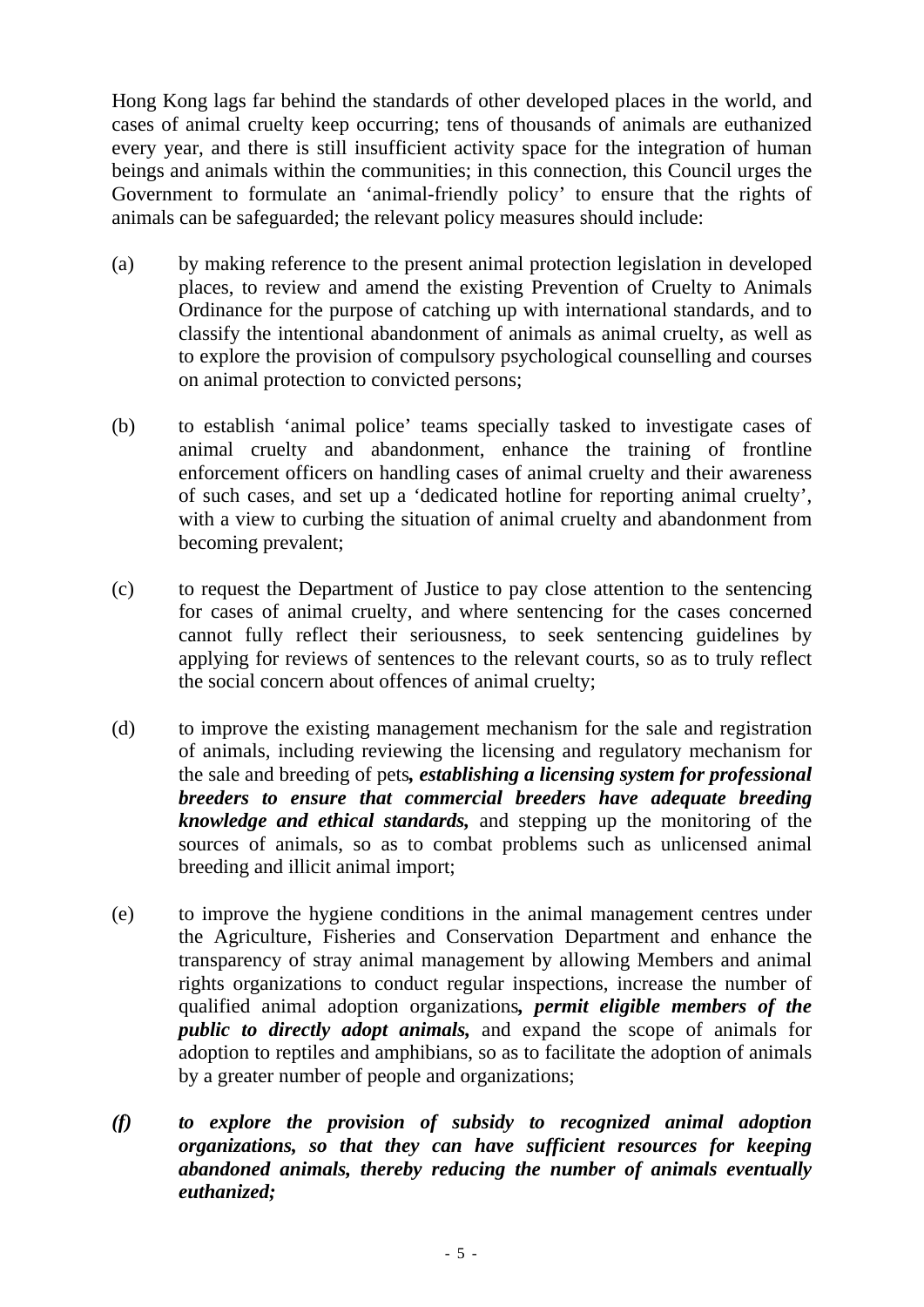- (f)*(g)* to co-operate with District Councils and animal rights organizations to fully implement the 'Trap-Neuter-Return' programme, and use humane means to deal with the problem of stray cats and dogs;
- $\frac{g(x)}{h}$  to provide subsidy to the public for neutering their pets, and train more veterinary health care personnel to meet the social demand for the services concerned;
- $(h)(i)$  to introduce appropriate measures, including identifying sites for constructing more parks for pets, and exploring the opening of various recreational venues such as parks and beaches partially or at specific time slots, so that members of the public can bring in their pets;
- $(i)(j)$  to actively identify suitable locations for the provision of public toilets for dogs, increase the number of dog excreta collection bins on street side and step up the frequency of cleaning and washing, with a view to improving environmental hygiene;
- $\overrightarrow{()}$  to explore the regulation of hospice *funeral* service for animals through licensing;
- (k)*(l)* to step up publicity and education for the public on animal care and responsible pet ownership, and set up an 'animal protection fund', so that organizations can make applications for organizing more animal welfare activities; and
- $\left(\frac{1}{m}\right)$  to enhance people's understanding of endangered animals and relevant regulatory systems, and require that animal traders must provide appropriate labels for identifying endangered species, as well as to provide buyers with points to note on keeping endangered species, with a view to strengthening the management of endangered animals.
- Note: Hon Fred LI Wah-ming's amendment is marked in *bold and italic type* or with deletion line.

# **4. Motion as amended by Hon WONG Kwok-hing**

That*, given that the awareness of protecting precious and endangered wild animals in Hong Kong is inadequate, and the Government's measures in this regard are out-dated, while* the keeping of pets among Hong Kong people has become increasingly common, and there is also a growing concern about the rights of animals; however, the animal welfare policy in Hong Kong lags far behind the standards of other developed places in the world, and cases of animal cruelty keep occurring; tens of thousands of animals are euthanized every year, and there is still insufficient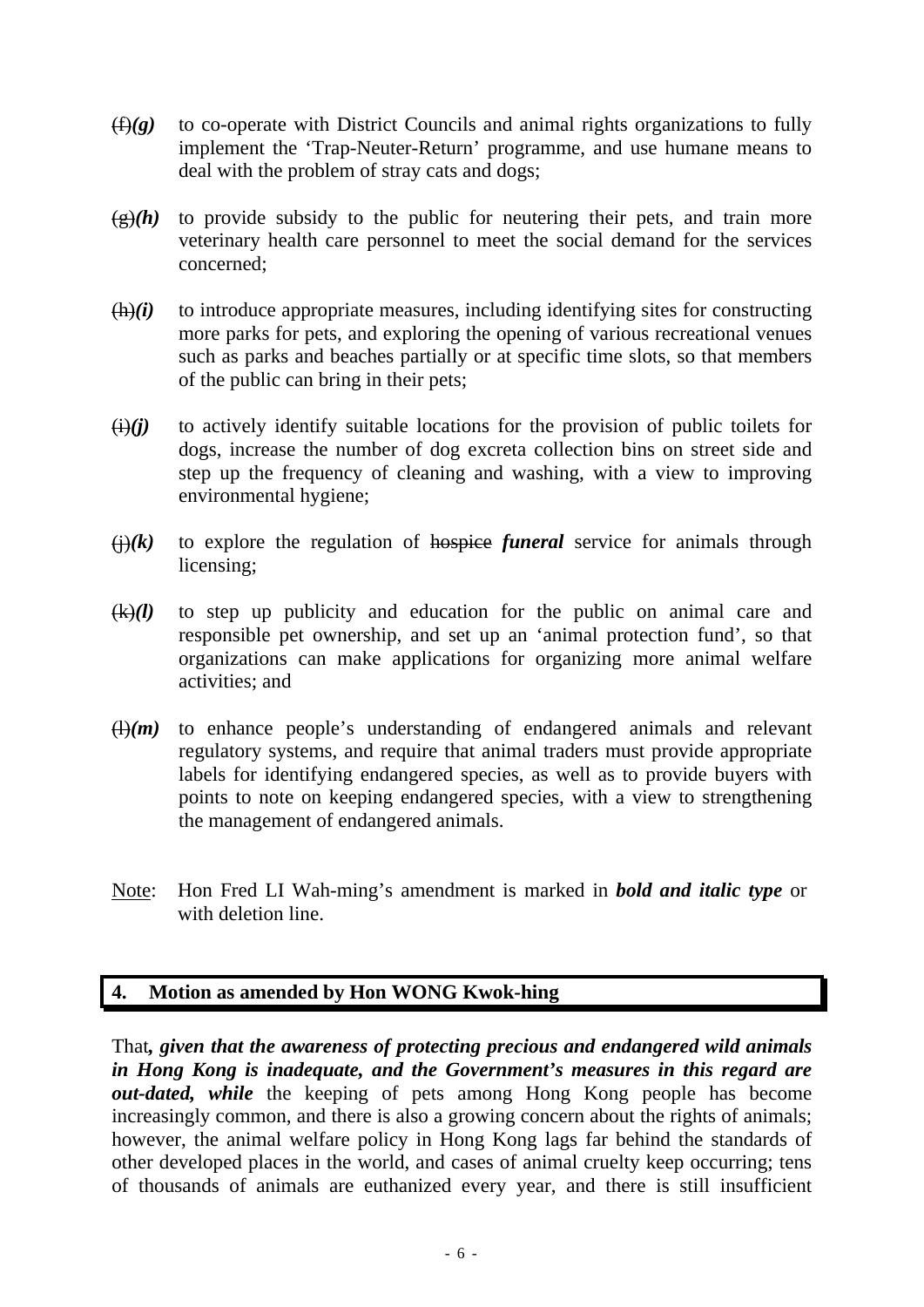activity space for the integration of human beings and animals within the communities*, with stray cattle in the New Territories left to live or perish on their own*; in this connection, this Council urges the Government to formulate an 'animal-friendly policy' to ensure that the rights of animals can be safeguarded; the relevant policy measures should include:

- *(a) by making reference to and studying the successful experience of foreign places in protecting and conserving endangered wild animals, to adopt positive environmental conservation measures to salvage endangered wild animals in Hong Kong, such as Romer's tree frogs, black-faced spoonbills, common birdwings, Chinese grassbirds, Hong Kong newts, Chinese white dolphins and horseshoe crabs, so as to protect the precious ecological resources of Hong Kong;*
- $(a)(b)$  by making reference to the present animal protection legislation in developed places, to review and amend the existing Prevention of Cruelty to Animals Ordinance for the purpose of catching up with international standards, and to classify the intentional abandonment of animals as animal cruelty, as well as to explore the provision of compulsory psychological counselling and courses on animal protection to convicted persons;
- $(\theta)(c)$  to establish 'animal police' teams specially tasked to investigate cases of animal cruelty and abandonment, enhance the training of frontline enforcement officers on handling cases of animal cruelty and their awareness of such cases, and set up a 'dedicated hotline for reporting animal cruelty', with a view to curbing the situation of animal cruelty and abandonment from becoming prevalent;
- $\left(\frac{c}{c}\right)(d)$  to request the Department of Justice to pay close attention to the sentencing for cases of animal cruelty, and where sentencing for the cases concerned cannot fully reflect their seriousness, to seek sentencing guidelines by applying for reviews of sentences to the relevant courts, so as to truly reflect the social concern about offences of animal cruelty;
- $(d)(e)$  to improve the existing management mechanism for the sale and registration of animals, including reviewing the licensing and regulatory mechanism for the sale and breeding of pets and stepping up the monitoring of the sources of animals, so as to combat problems such as unlicensed animal breeding and illicit animal import;
- $\left(\frac{e}{f}\right)$  to improve the hygiene conditions in the animal management centres under the Agriculture, Fisheries and Conservation Department and enhance the transparency of stray animal management by allowing Members and animal rights organizations to conduct regular inspections, increase the number of qualified animal adoption organizations and expand the scope of animals for adoption to reptiles and amphibians, so as to facilitate the adoption of animals by a greater number of people and organizations;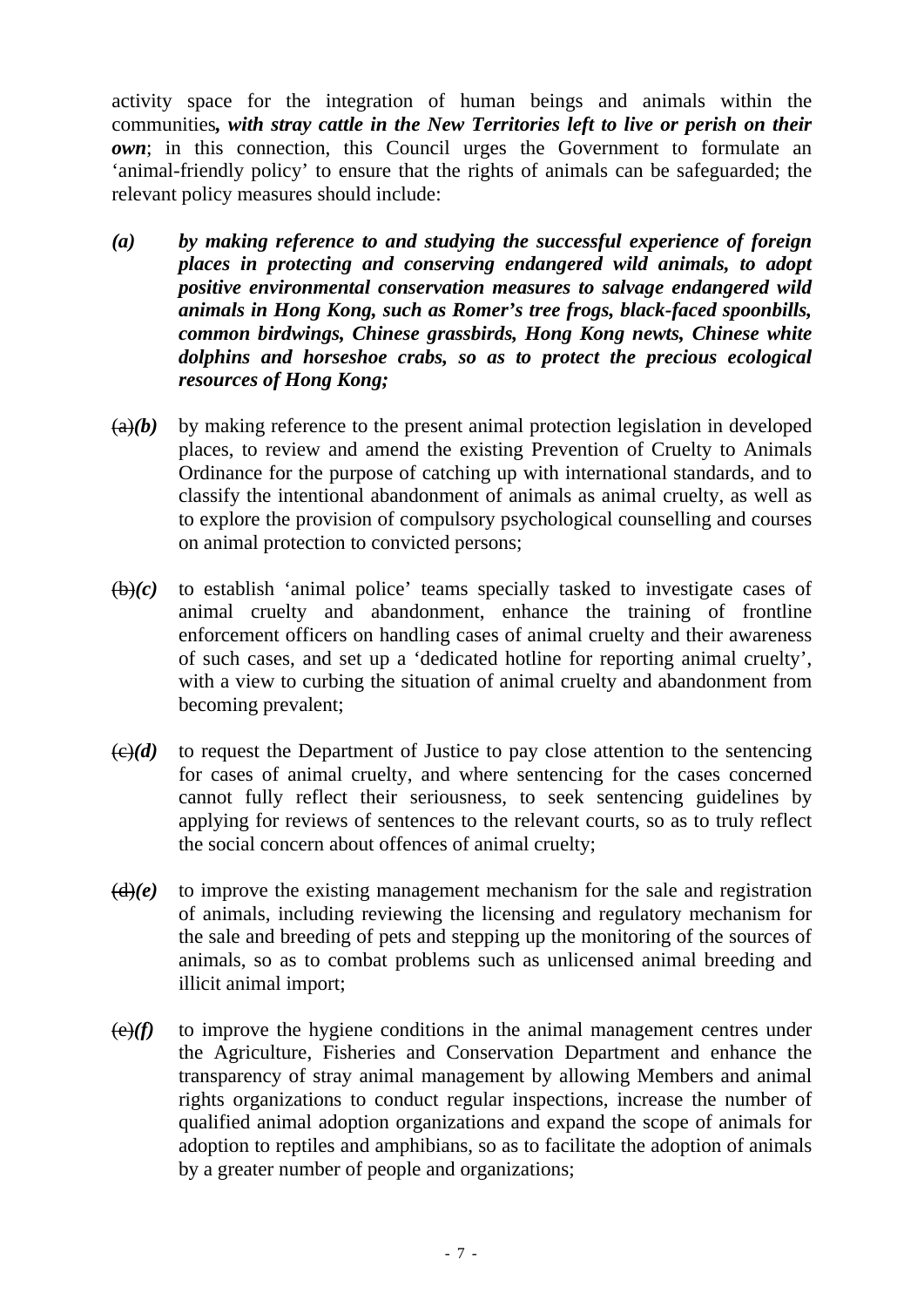- (f)*(g)* to co-operate with District Councils and animal rights organizations to fully implement the 'Trap-Neuter-Return' programme, and use humane means to deal with the problem of stray cats and dogs;
- $\frac{f(x)}{g(h)}$  to provide subsidy to the public for neutering their pets, and train more veterinary health care personnel to meet the social demand for the services concerned;
- $(h)(i)$  to introduce appropriate measures, including identifying sites for constructing more parks for pets, and exploring the opening of various recreational venues such as parks and beaches partially or at specific time slots, so that members of the public can bring in their pets;
- $(i)(j)$  to actively identify suitable locations for the provision of public toilets for dogs, increase the number of dog excreta collection bins on street side and step up the frequency of cleaning and washing, with a view to improving environmental hygiene;
- $\Theta(k)$  to explore the regulation of hospice service for animals through licensing;
- (k)*(l)* to step up publicity and education for the public on animal care and responsible pet ownership, and set up an 'animal protection fund', so that organizations can make applications for organizing more animal welfare activities; and
- $\left(\frac{1}{m}\right)$  to enhance people's understanding of endangered animals and relevant regulatory systems, and require that animal traders must provide appropriate labels for identifying endangered species, as well as to provide buyers with points to note on keeping endangered species, with a view to strengthening the management of endangered animals*; and*
- *(n) to join hands with the relevant District Councils, rural committees and conservation organizations to expeditiously explore various proper arrangements and measures on handling the miserable stray cattle in Hong Kong that are left to live or perish on their own, to provide support by allocating appropriate resources, and to tackle the relevant issues as early as possible through the following measures:* 
	- *(i) to actively and expeditiously explore the identification of suitable sites for stray cattle in Hong Kong, so as to enable them to live in a safe and natural environment without having to wander around any more, while at the same time ensure the maximum safety of both human beings and cattle in their co-existence; besides, to actively explore the development of the above-mentioned sites as green eco-tourism projects;*
	- *(ii) to allocate resources for neutering the stray cattle in the New Territories, so as to avoid the incessant breeding of stray cattle; and*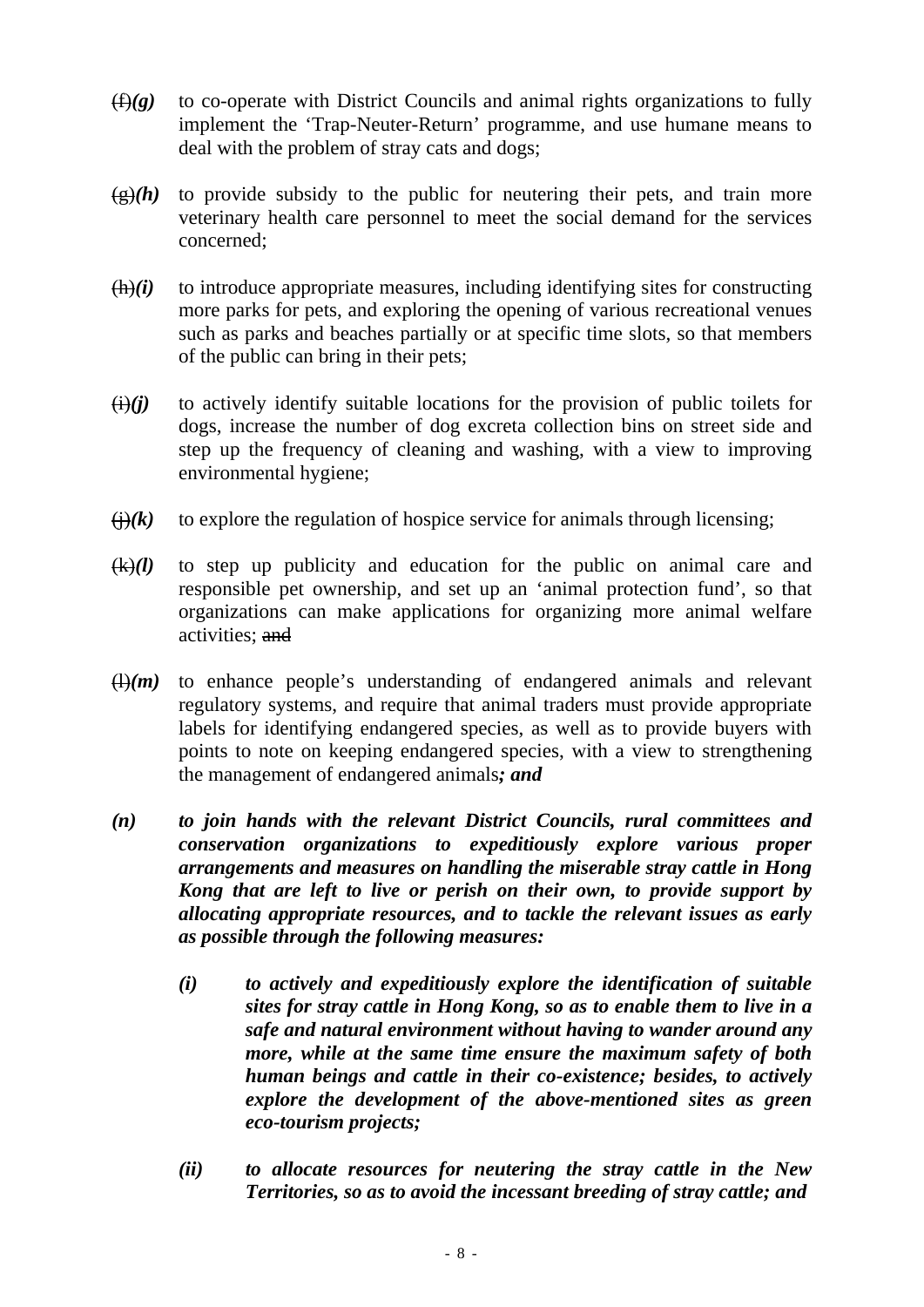- *(iii) to actively study the introduction of effective measures, including providing additional resources to support those volunteers and non-profit-making voluntary organizations which are keen on adopting stray cattle in Hong Kong, so that they can have sufficient means to provide the stray cattle adopted by them with basic nutrition and attention*.
- Note: Hon WONG Kwok-hing's amendment is marked in *bold and italic type* or with deletion line.

### **5. Motion as amended by Dr Hon PAN Pey-chyou**

That*, given the continuous urbanization of Hong Kong, the room for survival of wild animals has been reducing gradually; at the same time the keeping of pets* among Hong Kong people has become increasingly common, and there is also a growing concern about the rights of animals; however, the animal welfare policy in Hong Kong*, however,* lags far behind the standards of other developed places in the world, and cases of animal cruelty keep occurring; tens of thousands of animals are euthanized every year, and there is still *highly* insufficient activity space for the integration of human beings and animals within the communities; in this connection, this Council urges the Government to formulate an 'animal-friendly policy' to ensure that the rights of animals can be safeguarded; the relevant policy measures should include:

# *(a) to review and amend the policy on managing wild animals, so as to provide them with reasonable and safe room for survival, and at the same time protect the public from being disturbed or hurt;*

- $(a)(b)$  by making reference to the present animal protection legislation in developed places, to review and amend the existing Prevention of Cruelty to Animals Ordinance for the purpose of catching up with international standards, and to classify the intentional abandonment of animals as animal cruelty, as well as to explore the provision of compulsory psychological counselling and courses on animal protection to convicted persons;
- $(b)(c)$  to establish 'animal police' teams specially tasked to investigate cases of animal cruelty and abandonment, enhance the training of frontline enforcement officers on handling cases of animal cruelty and their awareness of such cases, and set up a 'dedicated hotline for reporting animal cruelty', with a view to curbing the situation of animal cruelty and abandonment from becoming prevalent;
- $\left(\frac{c}{c}\right)(d)$  to request the Department of Justice to pay close attention to the sentencing for cases of animal cruelty, and where sentencing for the cases concerned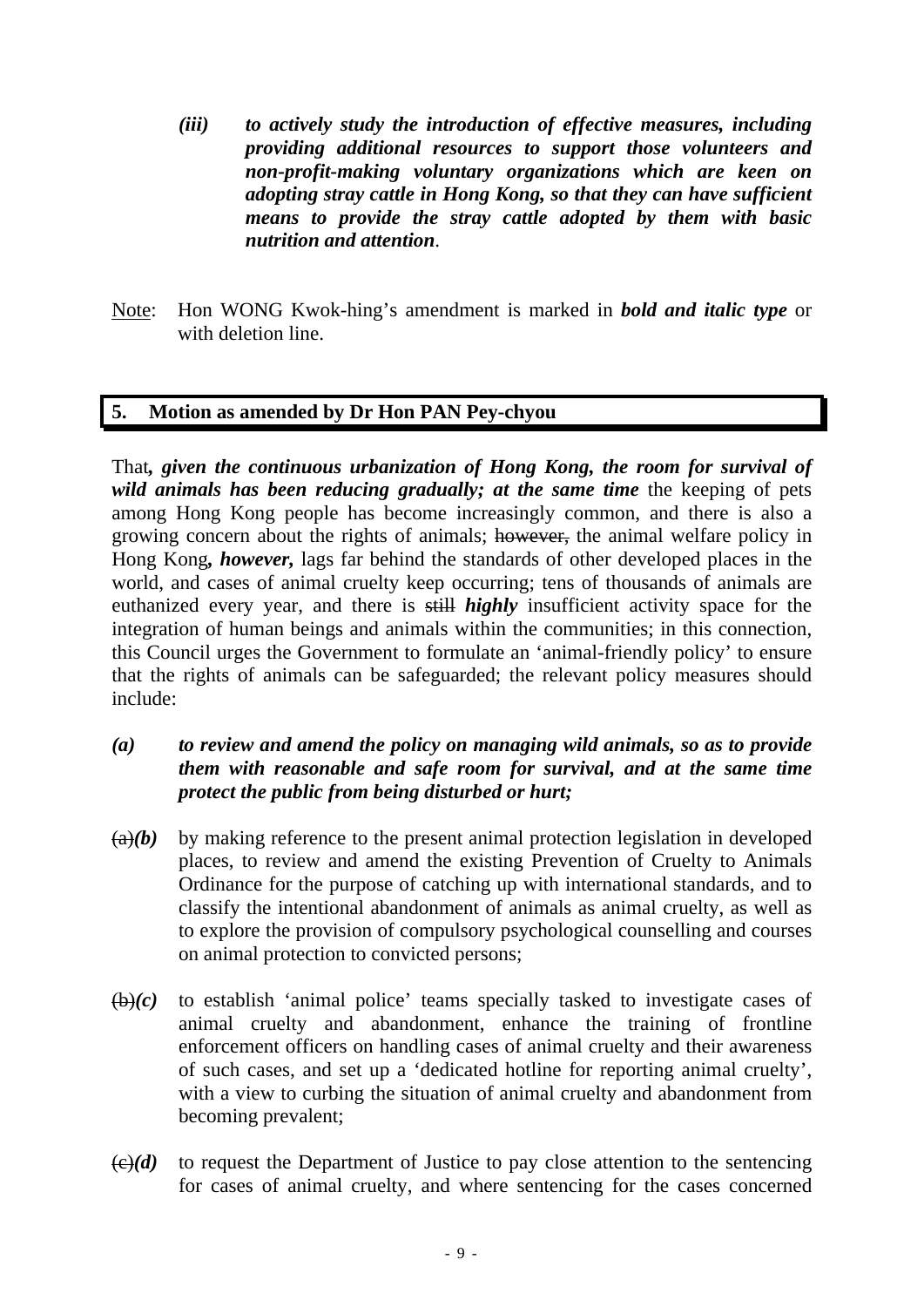cannot fully reflect their seriousness, to seek sentencing guidelines by applying for reviews of sentences to the relevant courts, so as to truly reflect the social concern about offences of animal cruelty;

- $(d)(e)$  to improve the existing management mechanism for the sale and registration of animals, including reviewing the licensing and regulatory mechanism for the sale and breeding of pets and stepping up the monitoring of the sources of animals, so as to combat problems such as unlicensed animal breeding and illicit animal import;
- $\left(\frac{e}{f}\right)$  to improve the hygiene conditions in the animal management centres under the Agriculture, Fisheries and Conservation Department and enhance the transparency of stray animal management by allowing Members and animal rights organizations to conduct regular inspections, increase the number of qualified animal adoption organizations and expand the scope of animals for adoption to reptiles and amphibians, so as to facilitate the adoption of animals by a greater number of people and organizations;
- (f)*(g)* to co-operate with District Councils and animal rights organizations to fully implement *examine the full implementation of* the 'Trap-Neuter-Return' programme, and use humane means to deal with the problem of stray cats and dogs;
- $\frac{f(x)}{g}(h)$  to provide subsidy to the public *in need* for neutering their pets, and train more veterinary health care personnel to meet the social demand for the services concerned;
- $(h)(i)$  to introduce appropriate measures, including identifying sites for constructing more parks for pets, and exploring the opening of various recreational venues such as parks and beaches partially or at specific time slots, so that members of the public can bring in their pets;
- $\overrightarrow{(ii)}$  to actively identify suitable locations for the provision of public toilets for dogs, increase the number of dog excreta collection bins on street side and step up the frequency of cleaning and washing, with a view to improving environmental hygiene;
- $\Theta(k)$  to explore the regulation of hospice service for animals through licensing;
- $(k)(l)$  to step up publicity and education for the public on animal care and responsible pet ownership, and set up an 'animal protection fund', so that organizations can make applications for organizing more animal welfare activities; and
- $\left(\frac{1}{m}\right)$  to enhance people's understanding of endangered animals and relevant regulatory systems, and require that animal traders must provide appropriate labels for identifying endangered species, as well as to provide buyers with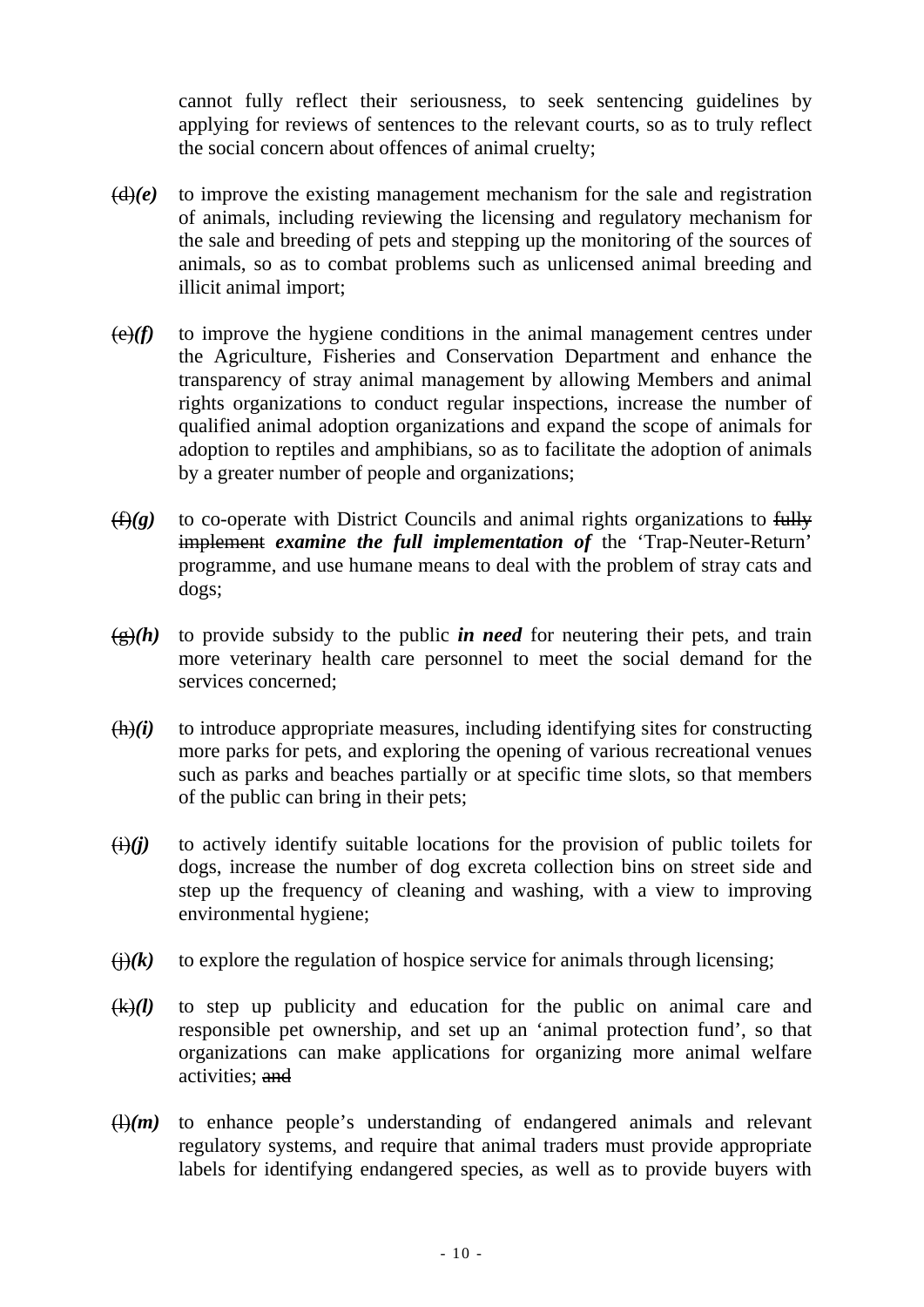points to note on keeping endangered species, with a view to strengthening the management of endangered animals*; and*

- *(n) to co-operate with neighbouring regions, and step up the studies on and the monitoring of zoonotic diseases, in particular those transmittable to human beings, thereby protecting the health of animals while enhancing epidemic prevention*.
- Note: Dr Hon PAN Pey-chyou's amendment is marked in *bold and italic type* or with deletion line.

### **6. Motion as amended by Hon Alan LEONG Kah-kit**

That*, although* the keeping of pets among Hong Kong people has become increasingly common, and there is also a growing concern about the rights of animals; however, the animal welfare policy in Hong Kong lags far behind the standards of other developed places in the world, and cases of animal cruelty keep occurring; tens of thousands of animals*, which are nearly 80% of the animals captured,* are euthanized *by the Agriculture, Fisheries and Conservation Department ('AFCD')* every year, *and the life of such animals is not given due respect; there is also no marked alleviation of the problem of stray animals, showing an urgent need for reviewing the relevant policy*, and there is still insufficient activity space for the integration of human beings and animals within the communities; in this connection, this Council urges the Government to *adopt the practice of "Trap-Neuter-Vaccinate-Return" for handling the problems of stray animals, increase the number of channels for the public to directly adopt captured animals, so as to reduce the need for euthanizing animals, and* formulate an 'animal-friendly policy' to ensure that the rights of animals can be safeguarded; the relevant policy measures should include:

- (a) by making reference to the present animal protection legislation in developed places, to review and amend the existing Prevention of Cruelty to Animals Ordinance for the purpose of catching up with international standards, and to classify the intentional abandonment of animals as animal cruelty, as well as to explore the provision of compulsory psychological counselling and courses on animal protection to convicted persons*, and to empower the court to issue orders forbidding repeated offenders or convicted persons involved in serious cases from keeping animals*;
- (b) to establish 'animal police' teams specially tasked to investigate cases of animal cruelty and abandonment, enhance the training of frontline enforcement officers on handling cases of animal cruelty and their awareness of such cases, and set up a 'dedicated hotline for reporting animal cruelty', with a view to curbing the situation of animal cruelty and abandonment from becoming prevalent;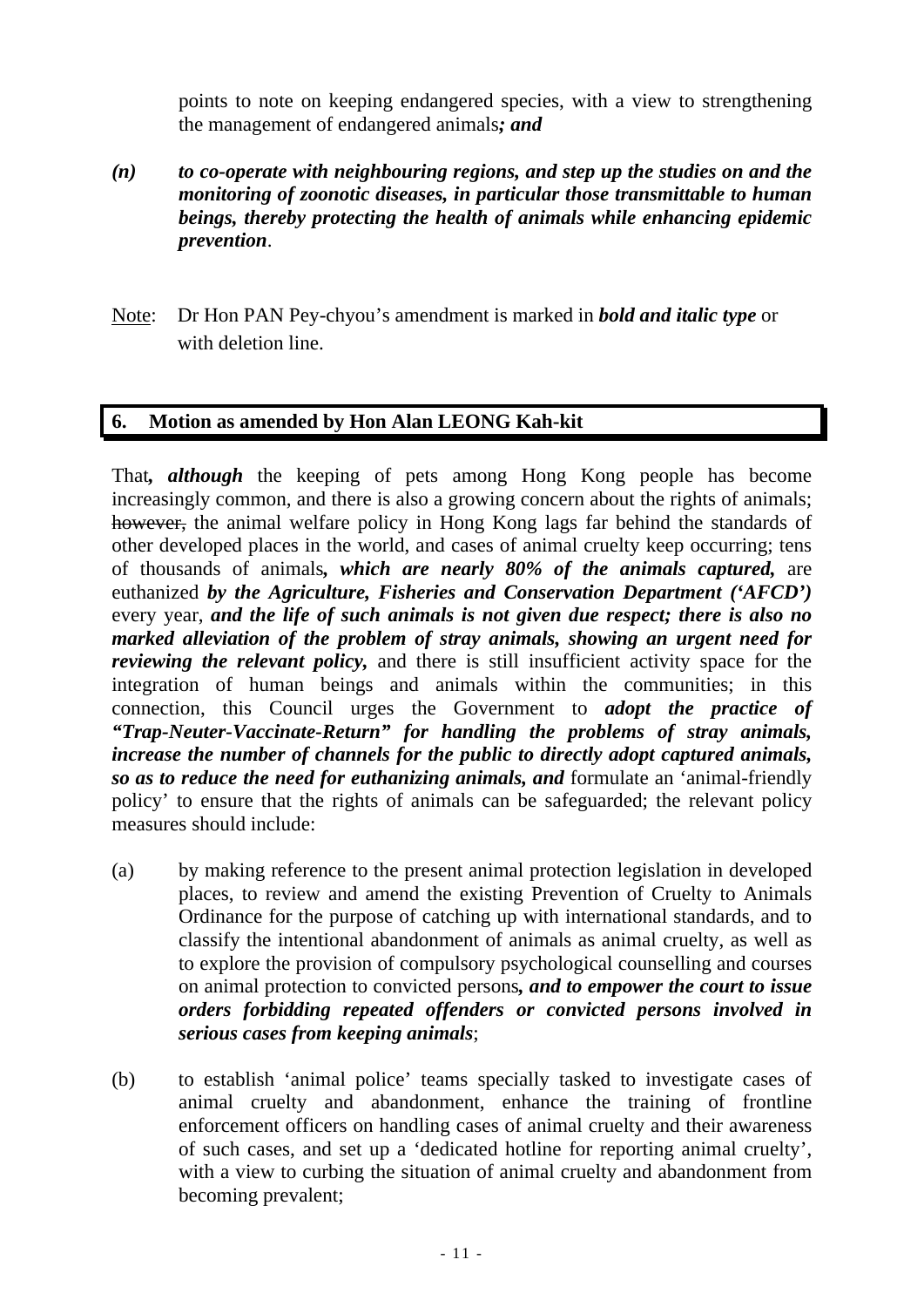- (c) to request the Department of Justice to pay close attention to the sentencing for cases of animal cruelty, and where sentencing for the cases concerned cannot fully reflect their seriousness, to seek sentencing guidelines by applying for reviews of sentences to the relevant courts, so as to truly reflect the social concern about offences of animal cruelty;
- (d) to improve the existing management mechanism for the sale and registration of animals, including reviewing the licensing and regulatory mechanism for the sale and breeding of pets *pet shops, on-line animal trading and breeders,*  and stepping up the monitoring of the sources of animals, so as to combat problems such as unlicensed animal breeding and illicit animal import;
- (e) to improve the hygiene conditions in the animal management centres under the Agriculture, Fisheries and Conservation Department *AFCD* and enhance the transparency of stray animal management by allowing Members and animal rights organizations to conduct regular inspections, *set up animal shelters and adoption centres under AFCD,* increase the number of qualified animal adoption organizations and expand the scope of animals for adoption to reptiles and amphibians, so as to facilitate the *direct* adoption of animals by a greater number of people and organizations *and reduce the need for euthanizing animals*;
- (f) to co-operate with District Councils and animal rights organizations to fully implement the 'Trap-Neuter-Return' programme, and use humane means to deal with the problem of stray cats and dogs;
- (g) to provide subsidy to the public for neutering their pets, and train more veterinary health care personnel to meet the social demand for the services concerned;
- (h) to introduce appropriate measures, including identifying sites for constructing more parks for pets, and exploring the opening of various recreational venues such as parks and beaches partially or at specific time slots, so that members of the public can bring in their pets;
- (i) to actively identify suitable locations for the provision of public toilets for dogs, increase the number of dog excreta collection bins on street side and step up the frequency of cleaning and washing, with a view to improving environmental hygiene;
- (j) to explore the regulation of hospice *and funeral* service for animals through licensing;
- (k) to step up publicity and education for the public on animal care and responsible pet ownership, *encourage animal owners to provide their animals with basic training,* and set up an 'animal protection fund', so that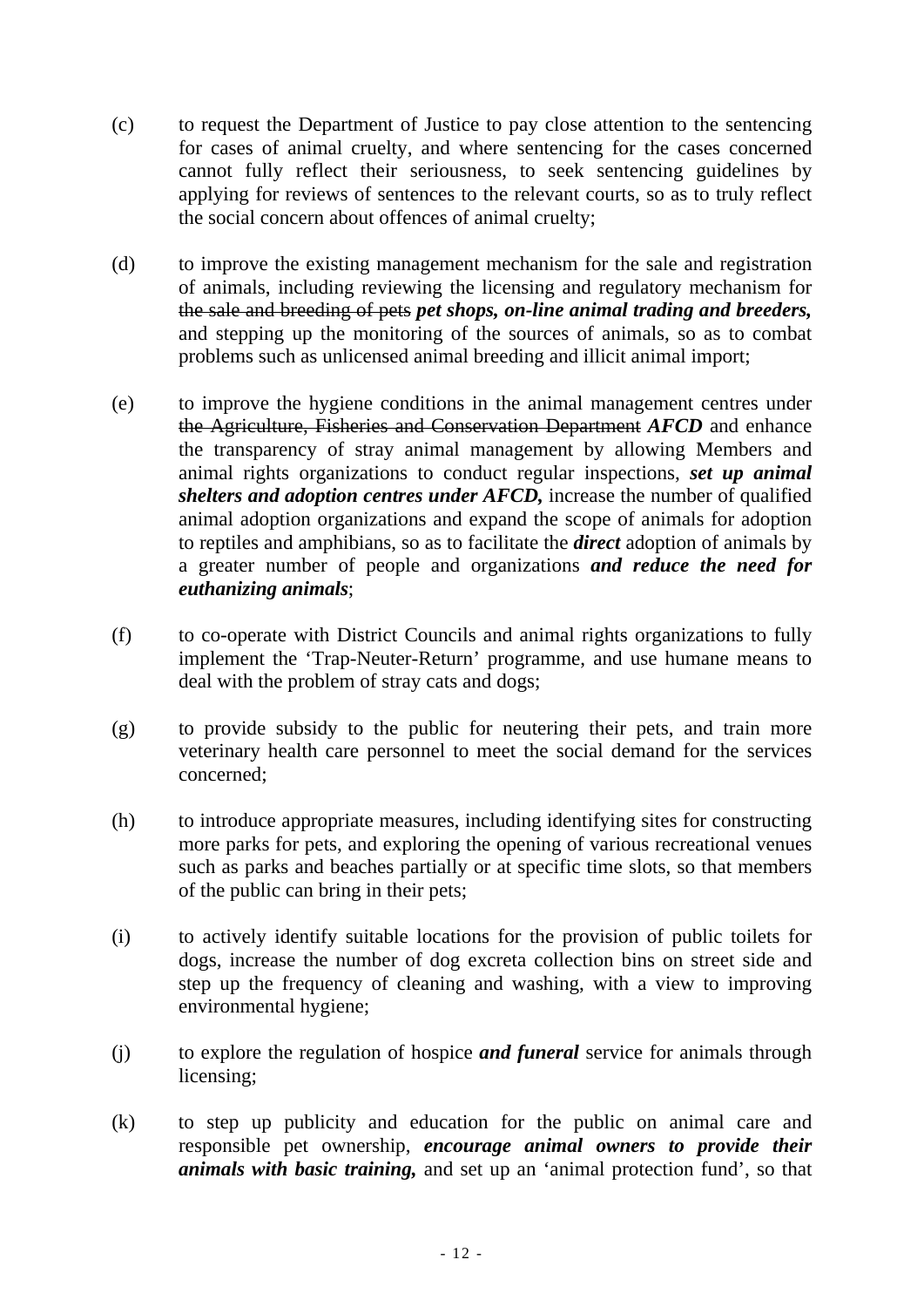organizations can make applications for organizing more animal welfare activities; and *on animal welfare and rights;*

- (l) to enhance people's understanding of endangered animals and relevant regulatory systems, and require that animal traders must provide appropriate labels for identifying endangered species, as well as to provide buyers with points to note on keeping endangered species, with a view to strengthening the management of endangered animals*;*
- *(m) to examine, on humanitarian grounds, the enactment of legislation on prohibiting the breeding and importation of animal species suffering from genetic diseases that cause them pain, such as Scottish Folds suffering from osteochondrodysplasia;*
- *(n) to foster co-operation among AFCD, the Lands Department, the Housing Department and other relevant government departments, so that when clearing villages, they will pay attention to the fact that residents therein normally keep a number of animals, and hence they should make a detailed record of all animals in the villages concerned before clearance, and strive to make timely and appropriate arrangements for animals that cannot follow their owners upon moving homes; and*
- *(o) to examine the practice of allowing animal owners who are adequately equipped to board public transport with their animals*.
- Note: Hon Alan LEONG Kah-kit's amendment is marked in *bold and italic type* or with deletion line.

# **7. Motion as amended by Hon Cyd HO Sau-lan**

That the keeping of pets among Hong Kong people has become increasingly common, and there is also a growing concern about the rights of animals; however, the animal welfare policy in Hong Kong lags far behind the standards of other developed places in the world, and cases of animal cruelty keep occurring; tens of thousands of animals are euthanized every year, and there is still insufficient activity space for the integration of human beings and animals within the communities; in this connection, this Council urges the Government to formulate an 'animal-friendly policy' to ensure that the rights of animals can be safeguarded *advocate the responsibilities of keepers and owners, and ensure that both wild and domesticated animals can receive humane treatment*; the relevant policy measures should include:

(a) by making reference to the present animal protection legislation in developed places, to review and amend the existing Prevention of Cruelty to Animals Ordinance for the purpose of catching up with international standards, *to make it mandatory for domesticated animals to be implanted with*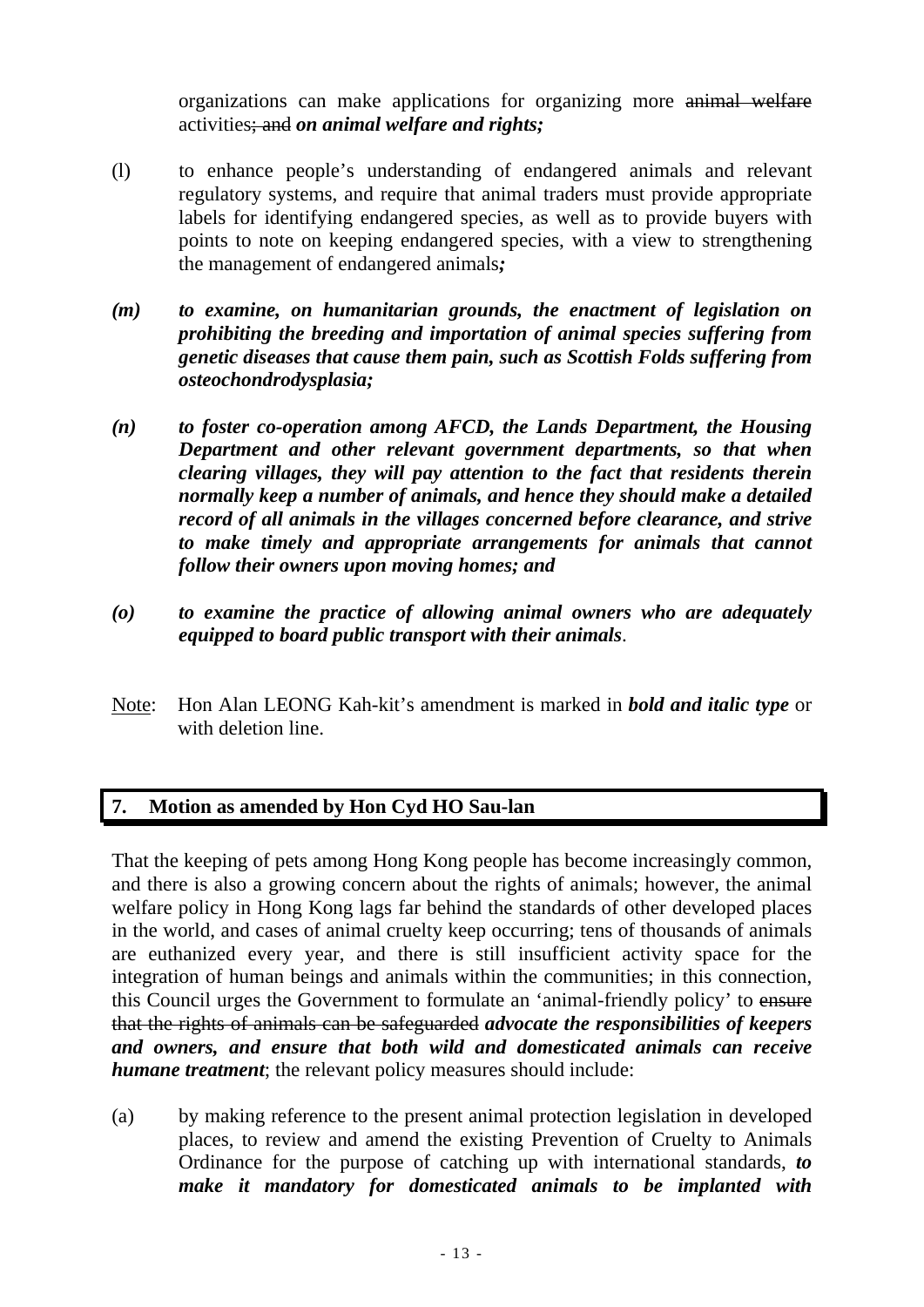*microchips in order to identify the keepers and owners and their responsibilities,* and to classify the intentional abandonment of animals as animal cruelty, as well as to explore the provision of compulsory psychological counselling and courses on animal protection to convicted persons;

- (b) to establish 'animal police' teams specially tasked to investigate cases of animal cruelty and abandonment, enhance the training of frontline enforcement officers on handling cases of animal cruelty and their awareness of such cases, and set up a 'dedicated hotline for reporting animal cruelty', with a view to curbing the situation of animal cruelty and abandonment from becoming prevalent;
- (c) to request the Department of Justice to pay close attention to the sentencing for cases of animal cruelty, and where sentencing for the cases concerned cannot fully reflect their seriousness, to seek sentencing guidelines by applying for reviews of sentences to the relevant courts, so as to truly reflect the social concern about offences of animal cruelty;
- (d) to improve the existing management mechanism for the sale and registration of animals, including reviewing the licensing and regulatory mechanism for the sale and breeding of pets and stepping up the monitoring of the sources of animals, so as to combat problems such as unlicensed animal breeding and illicit animal import;
- (e) to improve the hygiene conditions in the animal management centres under the Agriculture, Fisheries and Conservation Department and enhance the transparency of stray animal management by allowing Members and*,* animal rights organizations *and the public* to conduct regular inspections, increase the number of qualified animal adoption organizations*, study the feasibility of direct adoption by the public,* and expand the scope of animals for adoption to reptiles and amphibians, so as to facilitate the adoption of animals by a greater number of people and organizations;
- (f) to co-operate with District Councils and animal rights organizations to fully implement the 'Trap-Neuter-Return' programme, and use humane means to deal with the problem of stray cats and dogs;
- (g) to provide subsidy to the public for neutering their pets, and train more veterinary health care personnel to meet the social demand for the services concerned;
- (h) to *review the policy on the keeping of animals by public housing tenants, and* introduce appropriate *community* measures, including identifying sites for constructing more parks for pets, and exploring the opening of various recreational venues such as parks and beaches partially or at specific time slots, so that members of the public can bring in their pets;